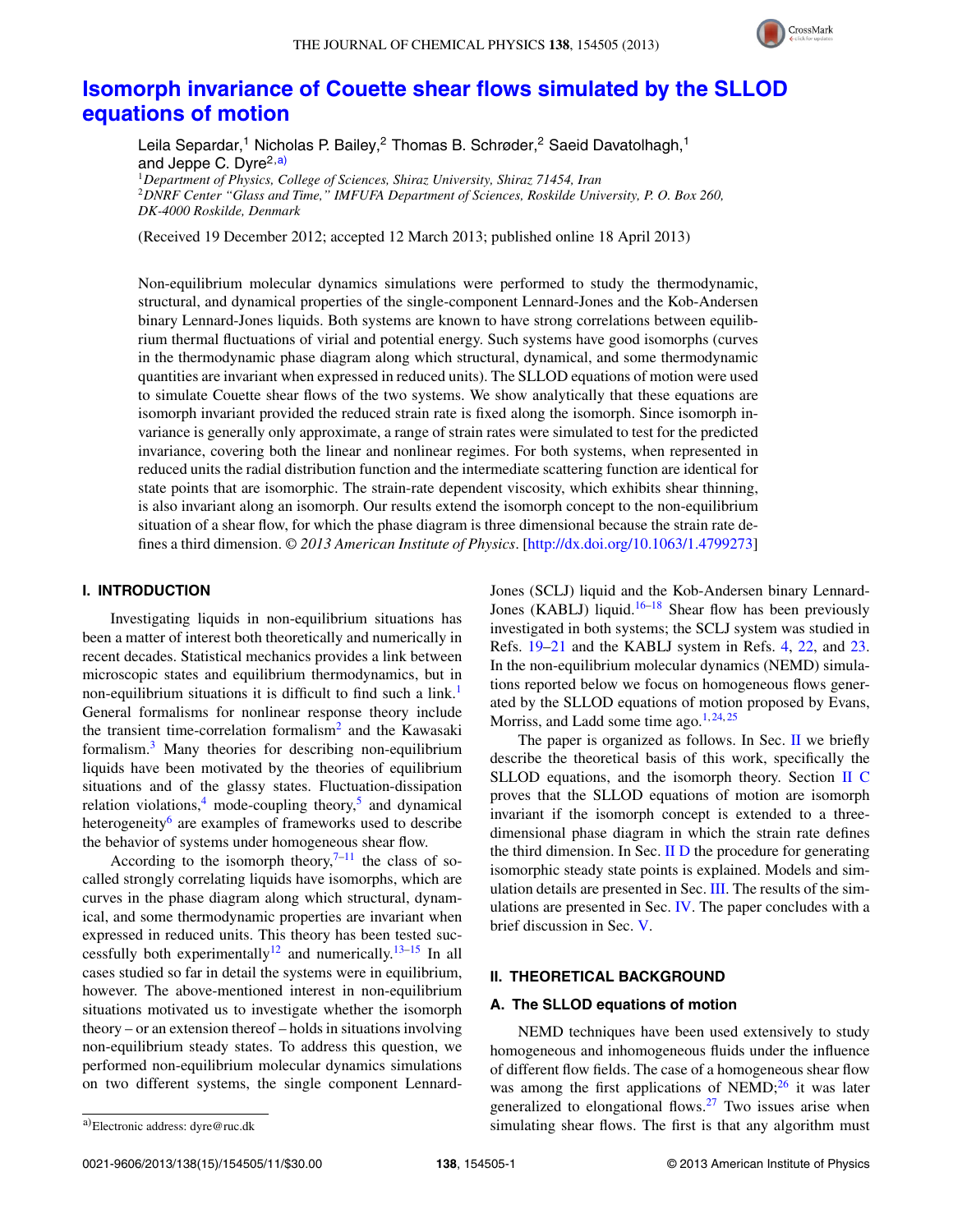ensure that the shear viscosity  $\eta \equiv \sigma_{xy}/\dot{\gamma}$  at low strain rates *γ*˙ obeys the Green-Kubo linear-response relation – here *V* is the volume, *T* the temperature, and  $\sigma_{xy}$  is the *xy* element of the spatially averaged stress tensor, i.e.,  $\sigma_{xy} \equiv \sum_i x_i F_{y,i}/V$ where  $x_i$  is the x-coordinate of the ith particle and  $F_{y,i}$  is the y-coordinate of the force on this particle,  $23$ 

$$
\eta = \frac{V}{k_B T} \int_0^\infty \langle \sigma_{xy}(0) \sigma_{xy}(t) \rangle dt \,. \tag{1}
$$

The second issue arising when simulation a shear flow is that flow generates heat. In order to simulate a steady viscous flow, this heat must be removed, which is typically done using a thermostat. For homogeneous NEMD, a commonly used method is the so-called Gaussian<sup>28</sup> thermostat based on timereversible constraint forces, which keeps either the total energy (ergostat) or the kinetic energy (isokinetic thermostat) fixed. Another popular method is the Nosé-Hoover thermostat, which uses an additional dynamical variable to simulate the heat bath.

Two well-known algorithms for simulating viscous shear flow are the DOLLS and SLLOD algorithms. The first homogeneous NEMD algorithm was based on the DOLLS Hamiltonian proposed by Hoover *et al.*, [29](#page-10-22)

$$
H_{\text{DOLLS}} = U(\mathbf{r}_1, ..., \mathbf{r}_N) + \sum_i \mathbf{p}_i^2 / 2m_i + \sum_i \mathbf{r}_i \cdot \nabla \mathbf{v} \cdot \mathbf{p}_i.
$$
\n(2)

Here *U* is the potential energy of the system consisting of *N* particles, ∇**v** is the gradient tensor of the macroscopic streaming velocity field  $\mathbf{v}(\mathbf{r})$ ,  $m_i$  is the mass of particle *i*,  $\mathbf{r}_i$  and  $\mathbf{p}_i$ are, respectively, its laboratory position and "peculiar" (thermal) momentum. The latter quantity relates to the velocity **c**<sub>i</sub> relative to the streaming velocity field **v**(**r**) via  $\mathbf{p}_i \equiv m_i \mathbf{c}_i$ , where  $c_i$  is given by

$$
\mathbf{c}_i = \mathbf{v}_i - \mathbf{v}(\mathbf{r}_i). \tag{3}
$$

Via the standard Hamilton equations of motion, the equations generated from the DOLLS Hamiltonian are

$$
\dot{\mathbf{r}}_i = \mathbf{p}_i / m_i + \mathbf{r}_i \cdot \nabla \mathbf{v},\tag{4}
$$

$$
\dot{\mathbf{p}}_i = \mathbf{F}_i - \nabla \mathbf{v} \cdot \mathbf{p}_i. \tag{5}
$$

<span id="page-1-0"></span>Here  $\mathbf{F}_i$  is the force exerted on each particle by the surrounding particles. It was shown, however, by Evans and Morriss<sup>1</sup> that these equations are only suitable for simulating flows in the linear-response regime. Evans and Morriss<sup>[24](#page-10-17)</sup> and Ladd<sup>25</sup> have shown that more suitable equations for generating flows in both the linear and nonlinear regimes are

$$
\dot{\mathbf{r}}_i = \mathbf{p}_i / m_i + \mathbf{r}_i \cdot \nabla \mathbf{v},\tag{6}
$$

$$
\dot{\mathbf{p}}_i = \mathbf{F}_i - \mathbf{p}_i \cdot \nabla \mathbf{v} \,. \tag{7}
$$

<span id="page-1-1"></span>The macroscopic streaming velocity field is assumed to have a linear profile, i.e., a constant spatial gradient. The difference between these equations and the DOLLS equations lies in the second term in Eqs.  $(5)$  and  $(7)$ , which has been transposed – thus the name was also "transposed" from DOLLS to SLLOD. These equations of motion plus the Lees-Edwards boundary conditions,  $30$  in conjunction with a Gaussian kinetic thermostat, guarantee that homogeneous flows in both the linear and nonlinear regimes are generated, although it has been shown recently that the flow generated by SLLOD still exhibits certain differences compared to the more physi-cal boundary-driven flow.<sup>[23](#page-10-16)</sup> Excellent reviews of methods for simulating homogeneous flows can be found in Refs. [23](#page-10-16) and [31.](#page-10-24) The SLLOD equations of motion were recently used by Lerner and Procaccia to study zero-temperature plastic flows of amorphous solids. $32$ 

A special case of the SLLOD equations of motion is Couette shear flow, where all elements of the strain-rate tensor are zero except one,

$$
\nabla \mathbf{v} = \begin{pmatrix} \frac{\partial v_x}{\partial x} & \frac{\partial v_y}{\partial x} & \frac{\partial v_z}{\partial x} \\ \frac{\partial v_y}{\partial y} & \frac{\partial v_y}{\partial y} & \frac{\partial v_z}{\partial y} \\ \frac{\partial v_x}{\partial z} & \frac{\partial v_y}{\partial z} & \frac{\partial v_z}{\partial z} \end{pmatrix} = \begin{pmatrix} 0 & 0 & 0 \\ \dot{\gamma} & 0 & 0 \\ 0 & 0 & 0 \end{pmatrix}.
$$
 (8)

Here  $\dot{\gamma}$  is the strain rate, i.e., the gradient in the *y*-direction of the *x*-component of the streaming velocity field. Upon substitution of the above strain rate tensor into Eqs.  $(6)$  and  $(7)$ , they take the following simple forms:

$$
\dot{\mathbf{r}}_i = \mathbf{p}_i / m_i + \mathbf{i} \dot{\gamma} y_i, \tag{9}
$$

$$
\dot{\mathbf{p}}_i = \mathbf{F}_i - \mathbf{i}\dot{\gamma} p_{yi} . \qquad (10)
$$

Here **i** is the unit vector in the positive *x* axis direction.

#### **B. The isomorph theory and its predictions**

From the instantaneous positions and momenta of all particles one can find the instantaneous total energy and pressure from

$$
E = K(\mathbf{p}_1, \dots, \mathbf{p}_N) + U(\mathbf{r}_1, \dots, \mathbf{r}_N), \tag{11}
$$

$$
pV = Nk_B T(\mathbf{p}_1, \dots, \mathbf{p}_N) + W(\mathbf{r}_1, \dots, \mathbf{r}_N).
$$
 (12)

Here  $K(\mathbf{p}_1, \ldots, \mathbf{p}_N)$  and  $U(\mathbf{r}_1, \ldots, \mathbf{r}_N)$  are the kinetic and potential energies, respectively,  $T(\mathbf{p}_1, \ldots, \mathbf{p}_N)$  is the instantaneous kinetic temperature related to the kinetic energy per particle, and  $W(\mathbf{r}_1, ..., \mathbf{r}_N) \equiv -1/3 \sum_i \mathbf{r}_i \cdot \nabla_{\mathbf{r}_i} U(\mathbf{r}_1, ..., \mathbf{r}_N)$ is the instantaneous virial, which after dividing by volume is the configurational contribution to the instantaneous pressure.

From the fluctuations of potential energy and virial two parameters can be defined: $7^{-11}$  $7^{-11}$  the density-scaling exponent  $\gamma$ (this name is explained in Sec. [II D\)](#page-3-0),

<span id="page-1-3"></span>
$$
\gamma \equiv \frac{\langle \Delta W \Delta U \rangle}{\langle (\Delta U)^2 \rangle},\tag{13}
$$

<span id="page-1-2"></span>and the correlation coefficient *R*,

$$
R = \frac{\langle \Delta W \Delta U \rangle}{\sqrt{\langle (\Delta W)^2 \rangle \langle (\Delta U)^2 \rangle}}.
$$
 (14)

In both expressions the angular brackets denote an *NVT* ensemble average referring to a given thermodynamic state point. Liquids that have  $R \geq 0.9$  (Refs. [7](#page-10-6) and [8\)](#page-10-26) are simple in the Roskilde meaning of the term. $33$  For Roskilde simple liquids it is possible to find (approximate) isomorphs in the thermodynamic phase diagram, defined as follows. Consider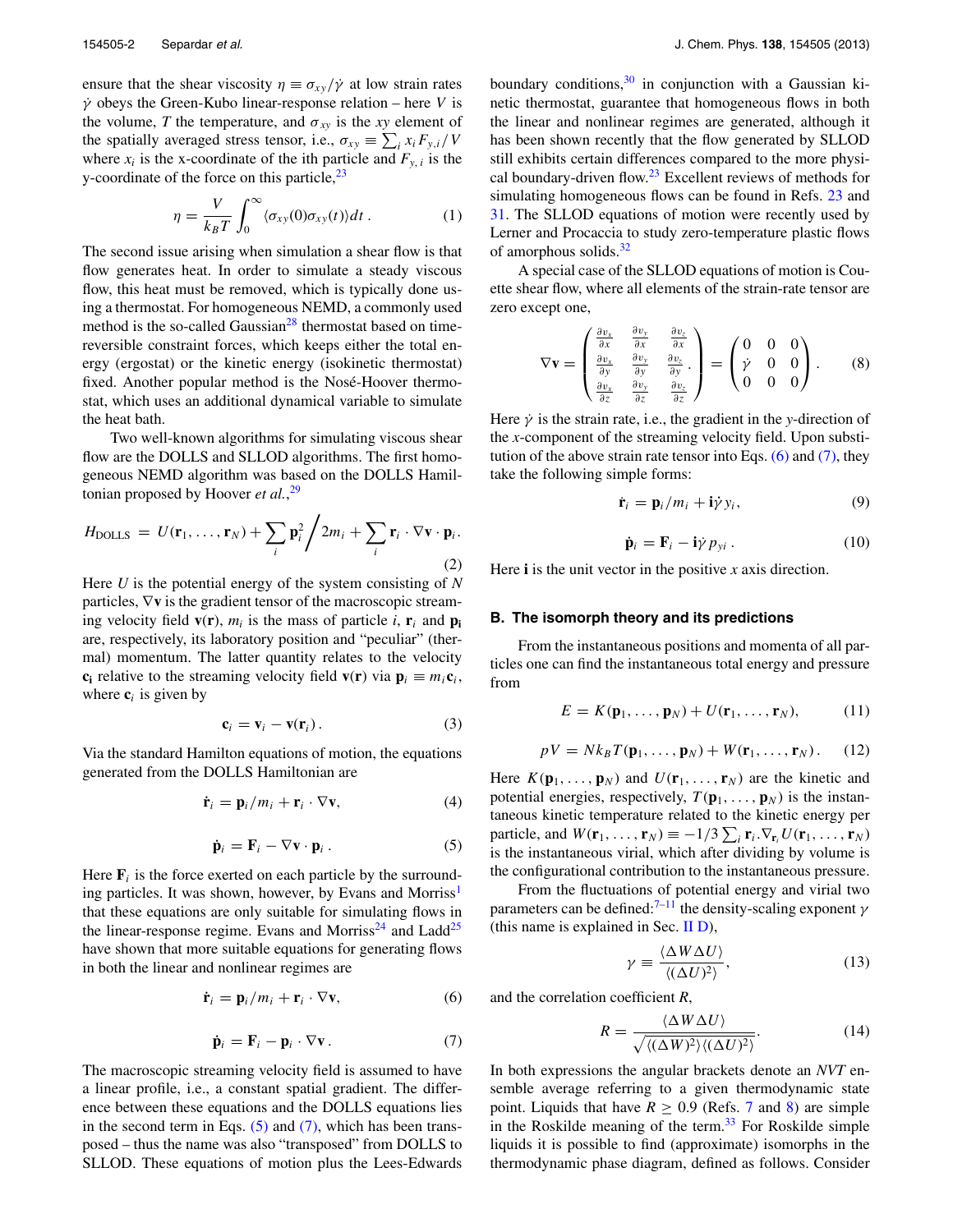two state points (1) and (2) with densities  $\rho_1$  and  $\rho_2$  and temperatures  $T_1$  and  $T_2$ , respectively. These state points are by definition isomorphic $10$  if any two of their respective microscopic configurations, whose coordinates scale into each other according to

$$
\rho_1^{1/3} \mathbf{r}_i^{(1)} = \rho_2^{1/3} \mathbf{r}_i^{(2)} \quad (i = 1, ..., N), \tag{15}
$$

to a good approximation have proportional Boltzmann statistical weights,

$$
e^{-U(\mathbf{r}_1^{(1)},\ldots,\mathbf{r}_N^{(1)})/k_B T_1} = C_{12} e^{-U(\mathbf{r}_1^{(2)},\ldots,\mathbf{r}_N^{(2)})/k_B T_2}.\tag{16}
$$

Here  $C_{12}$  is a proportionality constant that depends only on the two state points, not on the microscopic configurations. Pairs of state points in the phase diagram that are isomorphic fall onto the same isomorphic curve, for brevity termed an "isomorph;" an isomorph is thus an equivalence class of state points. While the existence of isomorphs is typically only approximate (except for inverse-power-law systems), the theory has been developed as a set of consequences of the above definition; these can then be systematically investigated in simulations and experiments.

In reduced units, as a result of the proportionality of Boltzmann factors, state points on an isomorph have the same dynamic, structural, and (some) thermodynamic quantities.<sup>10</sup> Reduced units refer to the state point by giving lengths in units of  $\rho^{-1/3}$ , time in units of  $\rho^{-1/3}(k_BT/m)^{-1/2}$ , and energy in units of  $k_B T$ . The invariant thermodynamic quantities include<sup>10</sup> the excess entropy (the difference between the entropy of the liquid and of the corresponding ideal gas at same density and temperature) and the isochoric specific heat. All measures of structure, including the pair and higher-order correlation functions, are invariant along an isomorph in reduced coordinates. The equilibrium dynamic properties are also invariant; normalized time-autocorrelation functions, average relaxation times  $\tau_A$  $\equiv \int_{-\infty}^{\infty} \langle A(0)A(t) \rangle dt / \langle A^2 \rangle$ , and the intermediate scattering function are examples of dynamical quantities invariant along an isomorph when expressed in reduced units.<sup>[10](#page-10-28)</sup>

The use of reduced units may remind the reader of the principle of corresponding states. It is textbook knowledge that the two parameters in the classical van der Waals equation of state allow identification of different substances' phase diagrams by considering scaled versions of the temperature and pressure (or temperature and density). The same applies for the two parameters in the Lennard-Jones potential; in fact in simulations one typically uses Lennard-Jones (LJ) units (also called MD units) where energies including  $k_B T$  and lengths are scaled by the parameters  $\varepsilon$  and  $\sigma$ , respectively then there is only one single-component Lennard-Jones potential. It is also possible to relate the properties of mixtures to those of a single-component fluid via appropriate mixing rules, which determine effective values of energy and length parameters.<sup>[34,](#page-10-29) [35](#page-10-30)</sup> We emphasize, however, that such scaling arguments say nothing about the existence of isomorphs in the phase diagram of a given system, which effectively reduces the equilibrium phase diagram to one dimension for all quantities that are isomorph invariant. On the other hand, Rosenfeld discussed excess entropy scaling as a kind of corresponding states principle; $36$  the isomorph theory is similar in spirit to this idea, because for a given system a generalized excess entropy scaling follows from the existence of isomorphs.<sup>[10](#page-10-28)</sup> Rosenfeld's original motivation was variational hard-sphere perturbation theory, in which the effective hard-sphere diameter is the only relevant variable, making also the phase diagram effectively one-dimensional.

A good starting point for determining whether a quantity is isomorph invariant is given by Eq. (9) of Ref. [10,](#page-10-28) valid for the most important microconfigurations (the tilde signals reduced coordinates –  $\tilde{\mathbf{r}}_i = \rho^{1/3} \mathbf{r}_i$  – and *Q* labels the state point),

<span id="page-2-1"></span>
$$
U(\mathbf{r}_1,\ldots,\mathbf{r}_N;\rho)=k_BTf_1(\tilde{\mathbf{r}}_1,\ldots,\tilde{\mathbf{r}}_N)+g(Q). \qquad (17)
$$

This follows directly from the isomorph definition. When we generalize the isomorph concept below to non-equilibrium situations, the term  $g(Q)$  may also depend on the strain rate since this quantity defines a third state-point coordinate.

# <span id="page-2-0"></span>**C. Isomorph invariance of the SLLOD equations of motion**

The SLLOD equations of motion are given by Eqs. [\(6\)](#page-1-2) and [\(7\).](#page-1-1) In order to show that these equations are isomorph invariant, one needs to substitute all quantities in terms of their reduced forms – the thermodynamically scaled dimensionless forms, denoted by tilde. Most fundamental are the scaling of lengths by  $\rho^{-1/3}$  and energies by  $k_B T$ : thus  $\mathbf{r}_i = \tilde{\mathbf{r}}_i \rho^{-1/3}$  and  $U = \tilde{U}k_BT$ , whereas the scaling of time depends on the dynamics. If inertia is present, as in ordinary Newtonian dynamics and in the SLLOD equations, we scale the particle masses by their average value *m*, i.e.,  $m_i = \tilde{m}_i m$ . The scaling of time then follows from requiring invariance of the zero-strain rate equations of motion.<sup>[10](#page-10-28)</sup> To see this we make the above replacements in the SLLOD equations, denoting the time scaling factor to be determined as  $t_0$  ( $t = \tilde{t}t_0$ ). The scaling factor of momentum is  $m\rho^{-1/3}/t_0$  (we omit the isokinetic thermostatting term here for simplicity; it can also be properly expressed in reduced form). From the first SLLOD equation we have (in which  $\dot{\mathbf{r}}_i = d\tilde{\mathbf{r}}_i/d\tilde{t}$ 

$$
\dot{\tilde{\mathbf{r}}}_i \frac{\rho^{-1/3}}{t_0} = \frac{\tilde{\mathbf{p}}_i}{\tilde{m}_i} \frac{m \rho^{-1/3}}{t_0 m} + \tilde{\mathbf{r}}_i \cdot \tilde{\nabla} \tilde{\mathbf{v}} \frac{\rho^{-1/3}}{t_0} \,. \tag{18}
$$

Clearly, all scaling factors cancel whatever choice is made for *t*0, implying isomorph invariance independent of *t*0. From the second SLLOD equation we have

$$
\dot{\tilde{\mathbf{p}}}_{i} \frac{m \rho^{-1/3}}{t_0^2} = -\tilde{\nabla}_i \tilde{U} k_B T \rho^{1/3} - \tilde{\mathbf{p}}_i \cdot \tilde{\nabla} \tilde{\mathbf{v}} \frac{m \rho^{-1/3}}{t_0^2}, \qquad (19)
$$

where  $\nabla_i$  denotes the gradient with respect to  $\tilde{\mathbf{r}}_i$ . Here, in order to be able to cancel the scaling factors, it is necessary that  $k_B T \rho^{1/3} = m \rho^{-1/3} / t_0^2$ , or

$$
t_0 = \sqrt{m/k_B T} \rho^{-1/3},\tag{20}
$$

as also shown to be the case for Newtonian dynamics in Ref. [10.](#page-10-28) The reduced SLLOD equations are thus:

$$
\tilde{\mathbf{r}}_i = \tilde{\mathbf{p}}_i / \tilde{m}_i + \tilde{\mathbf{r}}_i \cdot \nabla \tilde{\mathbf{v}},
$$
 (21)

$$
\dot{\tilde{\mathbf{p}}}_i = \tilde{\mathbf{F}}_i - \tilde{\mathbf{p}}_i \cdot \tilde{\nabla} \tilde{\mathbf{v}}.
$$
 (22)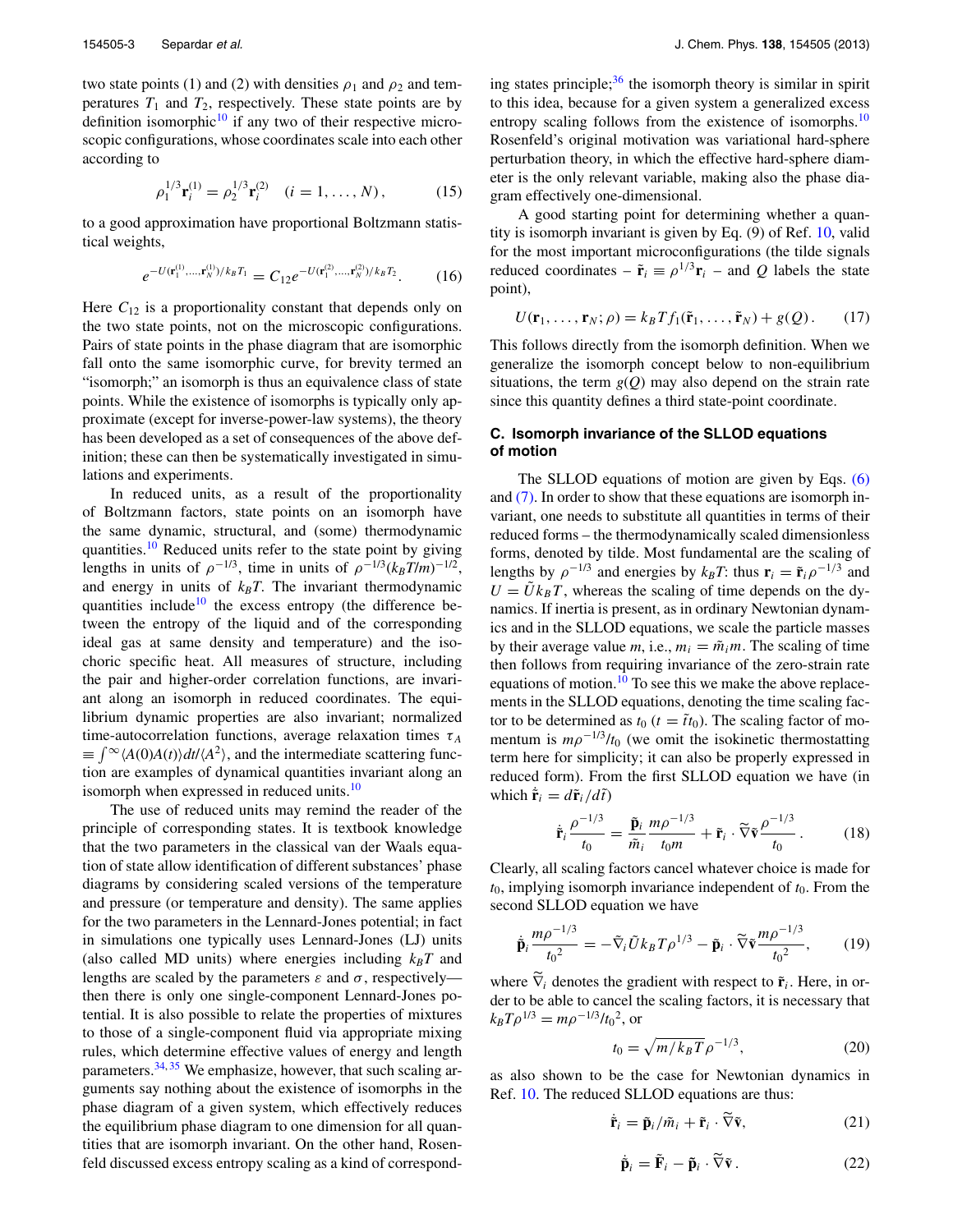The isomorph invariance now follows from the fact that along an isomorph  $\tilde{F}_i$  is a unique function of reduced coordinates (which follows from Eq.  $(17)$  of Ref.  $10$ ); this applies when the reduced strain rate tensor  $\nabla \tilde{\mathbf{v}} = \nabla \mathbf{v} t_0$  is fixed. This means that along an isomorph the strain rate must vary in such a way that its reduced form is fixed, see also Eq.  $(30)$  below. In the three-dimensional phase diagram parameterized by density, temperature, and strain rate, the isomorphs are onedimensional curves. Thus it takes two parameters to specify an isomorph, for example the excess entropy and the reduced strain rate, in contrast to standard equilibrium thermodynamic isomorphs that are labelled by just one parameter.<sup>[10](#page-10-28)</sup>

For any given isomorph in the  $(\rho, T, \gamma)$  phase diagram one can also consider its projection onto the  $(\rho, T)$  plane, which we call the "projected isomorph". *A priori*, one cannot expect this projection to coincide with an equilibrium isomorph. In fact, one can imagine starting at a given (*ρ*, *T*) point with many different strain rates, and tracing out different isomorphs. Their projections will be in general different, except in the limit of low strain rate. Empirically, though, we do find that the projected isomorphs coincide with each other and with the equilibrium isomorph containing the original (*ρ*, *T*) point.

## <span id="page-3-0"></span>**D. Generating isomorphic state points**

It was shown recently $37$  that for simple liquids and solids, temperature can be written as a product of a function of the excess entropy per particle, *s*, and a function of density:  $T = f(s)h(\rho)$ . Accordingly, one can generate curves of constant excess entropy by requiring  $37,38$  $37,38$  that

$$
\frac{h(\rho)}{T} = \text{Const.} \tag{23}
$$

It is only in Roskilde simple (i.e., strongly correlating) liquids that these configurational adiabats are also isomorphs, i.e., have the property that all the other isomorph invariants apply.

The function  $h(\rho)$  is called the density-scaling function; its logarithmic derivative is the density-scaling exponent  $\gamma$ ,<sup>[10,](#page-10-28) [13](#page-10-9)</sup> which is also given by Eq. [\(13\),](#page-1-3)

$$
\gamma \equiv \left(\frac{\partial \ln T}{\partial \ln \rho}\right)_s = \frac{d \ln h}{d \ln \rho}.
$$
 (24)

It follows that  $\gamma$  only depends on the density. Note that in this paper  $\gamma$  is always the density-scaling exponent, whereas  $\dot{\gamma}$  is always the strain rate.

Another consequence of the isomorph theory is an expression for  $h(\rho)$  for atomic liquids with interaction potentials consisting of a sum of inverse power laws,  $v(r) = \sum_{n} v_n r^{-n}$ . For such liquids  $h(\rho)$  is given as follows:<sup>[37,](#page-10-32)[38](#page-10-33)</sup>

<span id="page-3-3"></span>
$$
h(\rho) = \sum_{n} C_n \rho^{n/3}, \qquad (25)
$$

where the only non-zero terms are those corresponding to an *r*−*<sup>n</sup>* term in the pair potential. For Lennard-Jones liquids the pair potential has the form

<span id="page-3-4"></span>
$$
v(r) = 4\epsilon \left[ \left( \frac{\sigma}{r} \right)^{12} - \left( \frac{\sigma}{r} \right)^6 \right].
$$
 (26)

It follows from Eq. [\(25\)](#page-3-3) that the density scaling function can be written as  $h(\rho) = A\rho^4 - B\rho^2$ ; thus LJ isomorphs are given by an expression of the form

$$
\frac{A\rho^4 - B\rho^2}{T} = \text{Const.}
$$
 (27)

Since  $h(\rho)$  is defined up to a multiplicative factor, we are free to choose a particular normalization yielding a oneparameter expression. Starting from a reference state point  $(\rho_0, T_0, \dot{\gamma}_0)$ , plotting the instantaneous virial versus the instantaneous potential energy determines via a least-squares linear fit the value of  $\gamma$  according to Eq. [\(13\),](#page-1-3) denoted by  $\gamma_0$ . Fol-lowing Refs. [37](#page-10-32) and [38](#page-10-33) we can write  $h(\rho) = \alpha \tilde{\rho}^4 + (1 - \alpha) \tilde{\rho}^2$ where  $\tilde{\rho} \equiv \rho / \rho_0$ ; since  $\gamma = d \ln h / d \ln \rho$  it follows that  $\gamma_0 =$  $2\alpha + 2$ , i.e.,  $\alpha = \gamma_0/2 - 1$ . Consequently

<span id="page-3-6"></span>
$$
h = (\gamma_0/2 - 1)\tilde{\rho}^4 - (\gamma_0/2 - 2)\tilde{\rho}^2. \tag{28}
$$

To generate the isomorph of the reference state point we repeatedly used the equation (in which  $\tilde{T} \equiv T/T_0$ )

<span id="page-3-5"></span>
$$
\tilde{T} = h(\tilde{\rho}),\tag{29}
$$

keeping the reduced strain rate fixed via (where  $\dot{\gamma}_0$  is the strain rate at the reference state point)

<span id="page-3-2"></span>
$$
\dot{\gamma} = \dot{\gamma}_0 \tilde{\rho}^{1/3} \tilde{T}^{1/2} \,. \tag{30}
$$

As mentioned above, isomorph invariance is only approximate. Moreover, one cannot be certain that the above expression for  $h(\rho)$  applies in non-equilibrium situations – the parameters could depend on  $\dot{\gamma}_0$ .

#### <span id="page-3-1"></span>**III. MODEL AND DETAILS OF SIMULATION**

To test the invariance of the SLLOD equations in practice two standard simple liquids were simulated for a range of strain rates, covering both the linear and nonlinear regimes. The two atomic systems SCLJ and KABLJ were simulated. In the SCLJ system 500 particles interact via the LJ potential, Eq. [\(26\).](#page-3-4) In the unit system where  $\sigma = 1$  and  $\epsilon = 1$  (so-called LJ units) reference state points for generating isomorphs are given by  $\rho_0 = 0.84$ ,  $T_0 = 0.8$ , for several strain rates up to 2.5. The potential was shifted and truncated at 3.5*σ*. The particles were placed in a cubic box, and NEMD simulations were performed using the SLLOD equations of motion. Lees-Edwards shear boundary conditions were applied to eliminate effects of surfaces and of the small system volume. A Gaussian isokinetic thermostat was used to keep the temperature constant. The equations of motion were integrated using the operator-splitting algorithm of Pan *et al.*[39](#page-10-34) implemented in the graphics processing unit (GPU)-accelerated MD code RUMD.<sup>[40](#page-10-35)</sup> While RUMD, like many GPU codes, uses mainly single-precision floating-point arithmetic, the summation of kinetic energy and similar quantities required for the isokinetic thermostat was done in double precision to avoid unacceptable numerical drift in the kinetic energy.

For each reference state point of the SCLJ system, we plotted the instantaneous virial versus the instantaneous potential energy. A linear regression to data according to Eq. [\(13\)](#page-1-3) gave  $\gamma = 5.75$  and the correlation coefficient  $R = 0.96$  at the zero-strain-rate reference state point. Within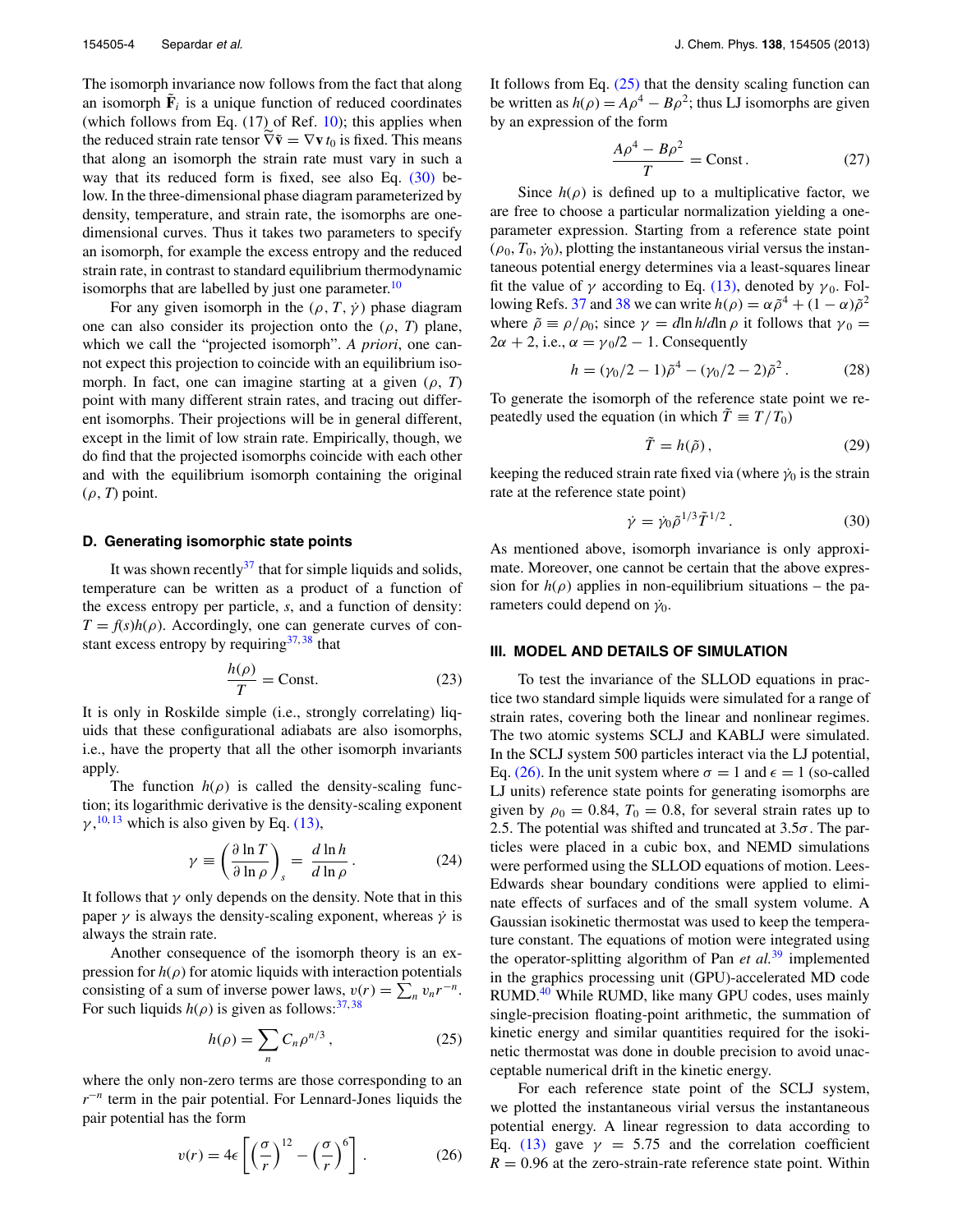statistical errors the value of  $\gamma$  was found to be independent of strain rate at the reference density and temperature  $(\rho_0 = 0.84, T_0 = 0.8)$ , while the correlation coefficient increases with increasing strain rate, up to about 0.99 at  $\dot{\gamma}$  = 2.5; at higher values of  $\dot{\gamma}$  the system enters the so-called string phase, an artifact of the thermostat,<sup>[41](#page-10-36)</sup> and both  $R$  and *γ* drop significantly. The values of *R* show that the system is simple in the Roskilde sense of the term, i.e., has good isomorphs. We studied in detail a single isomorph obtained by increasing the density by 5%, 10%, and 15% with respect to  $\rho_0$ ; the new temperatures and strain rates corresponding to each new density were calculated using Eqs.  $(29)$  and  $(30)$ , respectively, after first determining  $h(ρ̄)$  via Eq. [\(28\)](#page-3-6) from simulations at the reference state point. Note that the strain-rate independence of  $\gamma$  has a non-trivial consequence: the projected isomorphs coincide for different strain rates – and coincide with the equilibrium isomorph. Therefore, having this isomorph at one reduced strain rate, one can generate isomorphs and different reduced strain rates using the same  $(\rho, T)$  values.

The same procedure was applied to the KABLJ system (800 particles of type A and 200 particles of type B interacting via Lennard-Jones pair potentials in a cubic box) with reference state points given by  $\rho_0 = 1.2$ ,  $T_0 = 0.579$  (in LJ units referring to the A particle parameters), and  $\dot{\gamma} \leq 1.2$ . The KABLJ potential parameters are as follows:  $\sigma_{AA} = 1 \sigma_{AB}$  $= 0.8$ ,  $\sigma_{BB} = 0.88$ ,  $\varepsilon_{AA} = 1$ ,  $\varepsilon_{AB} = 1.5$ ,  $\varepsilon_{BB} = 0.5$ ,  $m_B = m_A$ . We here used the standard cut-off radius  $2.5\sigma_{AA}$ . From the linear fit of instantaneous virial versus instantaneous potential energy the values  $\gamma = 5.17$  and  $R = 0.94$  were determined for zero strain rate at the reference density. By using this value of *γ* and Eqs. [\(28\)](#page-3-6) and [\(29\)](#page-3-5) one can go from one state point to another isomorphic state point. We studied a single isomorph, changing density by  $\pm 5\%, +10\%$ , and  $+15\%$  with respect to  $\rho_0$ . In the KABLJ system, like in the SCLJ system,  $\gamma$  was independent of strain rate and *R* increased with increasing strain rate.

For both systems we let the system go to its stationary state by running without output for some time (of order  $10^5$ ) time steps). The production phase involved of order  $10<sup>7</sup>–10<sup>8</sup>$ time steps, depending on the strain rate. This allowed for an accurate determination of structural and time-dependent correlation functions, as well as of the viscosity.

### <span id="page-4-0"></span>**IV. SIMULATION RESULTS**

In fluids undergoing planar Couette flow, the viscosity *η* gives the response to the applied flow. Figure [1](#page-4-1) shows viscosity versus strain rate for both systems studied. At low strain rates the viscosity is constant (linear behavior), but at higher strain rates it starts to decrease. This "shear thinning" is well known from experimental rheology of, e.g., polymeric liquids.<sup>4, [42–](#page-10-37)[44](#page-10-38)</sup> We find the onset of the transition at  $\dot{\gamma} \sim 0.6$  for SCLJ and  $\dot{\gamma} \sim 0.002$  for KABLJ at the reference state point.

The procedure explained in Sec.  $\Pi$  D was used to generate isomorphic state points for both systems, starting from the reference state points. Figure [2](#page-4-2) shows the isomorphic state points' densities and temperatures.

Figure  $3(a)$  shows the radial distribution function of the SCLJ system at  $\rho_0 = 0.84$ ,  $T_0 = 0.8$ , for selected strain rates

<span id="page-4-1"></span>

FIG. 1. Viscosity as a function of strain rate for (a) the SCLJ (singlecomponent Lennard-Jones) system at  $\rho = 0.84$ ,  $T = 0.8$ , and (b) the KABLJ (Kob-Andersen binary Lennard-Jones) system at  $\rho = 1.2$ ,  $T = 0.579$ . The transition to the nonlinear regimes occurs around  $\dot{\gamma} \sim 0.6$  for SCLJ and around  $\dot{\gamma} \sim 0.002$  for KABLJ.

below 2. Figure  $3(b)$  shows the same function for the KABLJ system at  $\rho_0 = 1.2$ ,  $T_0 = 0.579$ , with strain rates below 1.2. For both systems the structure changes once the strain rate exceeds the value corresponding to the transition to nonlinear behavior. As mentioned earlier, the so-called string phases appear at strain rates higher than those presented here, an artifact of the thermostat.<sup>[41](#page-10-36)</sup>

Figure  $4(a)$  shows the radial distribution functions of four isomorphic state points of the SCLJ system at a reduced strain rate corresponding to nonlinear flow. In Fig.  $4(b) g(r)$  $4(b) g(r)$  is plotted as a function of reduced distance,  $\tilde{r} \equiv \rho^{1/3} r$ . The good collapse of curves confirms the invariance of structure. The same result was obtained for the KABLJ system; Figs. [4\(c\)](#page-5-1) and  $4(d)$  show the radial distribution function for the five generated isomorphic state points in non-reduced and reduced units for a reduced strain rate in the nonlinear regime.

<span id="page-4-2"></span>

FIG. 2. Density-temperature phase diagram showing four isomorphic state points of the SCLJ system and five for the KABLJ system (i.e., the projected isomorphs). The reference state points are marked with full symbols.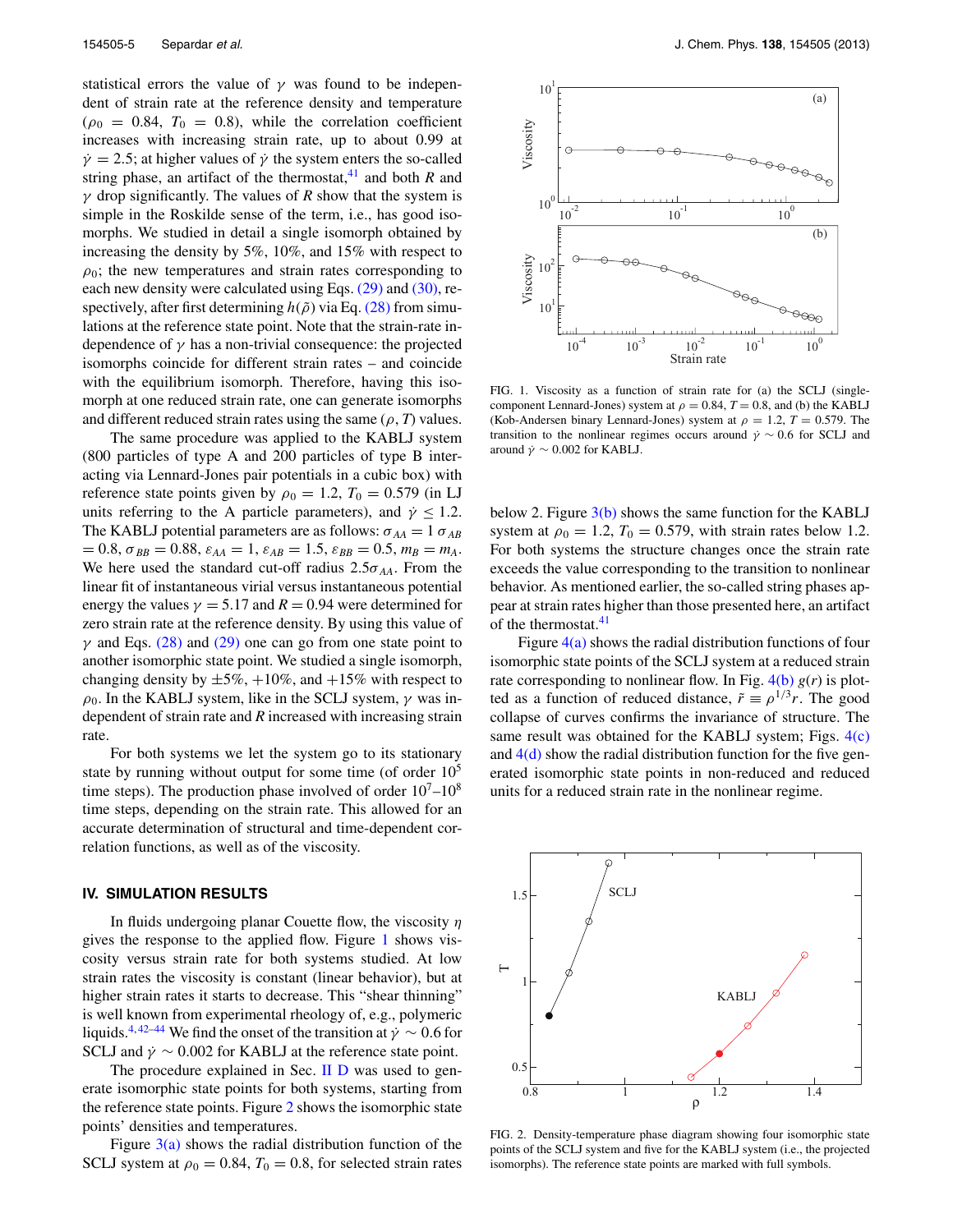<span id="page-5-0"></span>

FIG. 3. Radial distribution function *g*(*r*) of (a) the SCLJ system and (b) the KABLJ system at the reference state points with different strain rates. For clarity the radial distribution functions have been displaced by  $0.1n$  with  $n = 0, \ldots, 5$ . For the SCLJ system there is a change of structure between strain rate 0.5 and 0.9, consistent with the onset of shear thinning. The same structure change takes place for the KABLJ system somewhat above the onset of shear thinning.

To investigate the dynamical invariance of isomorphic state points we calculated the intermediate scattering function  $F_s(q, t)$ . In the presence of a flow, rather than attempting to disentangle the stochastic deviations from the average flow it is convenient to consider only displacements transverse to the flow direction. Following tradition we chose a *q*-value close the first peak of the static structure factor. Along an isomorph this *q* scales as  $\rho^{1/3}$ , and a correct comparison in reduced units must take this into account. We chose  $q = 6.81$ at the reference density for the SCLJ system and  $q = 7.152$ at the reference density for the KABLJ system. Figure  $5(a)$ shows the transverse  $F_s(q, t)$  for the SCLJ system as a function of ordinary time (but scaled  $q$ ), while Fig.  $5(b)$  shows the same quantity as a function of reduced time. Figures  $5(c)$  and

<span id="page-5-1"></span>

FIG. 4. Radial distribution function for the four isomorphic state points of the SCLJ system in (a) non-reduced units and (b) reduced units. (c) and (d) Radial distribution function of the A particles for the five isomorphic state points of the KABLJ system in non-reduced and reduced units, respectively. To a good approximation the structure is invariant along the isomorphs.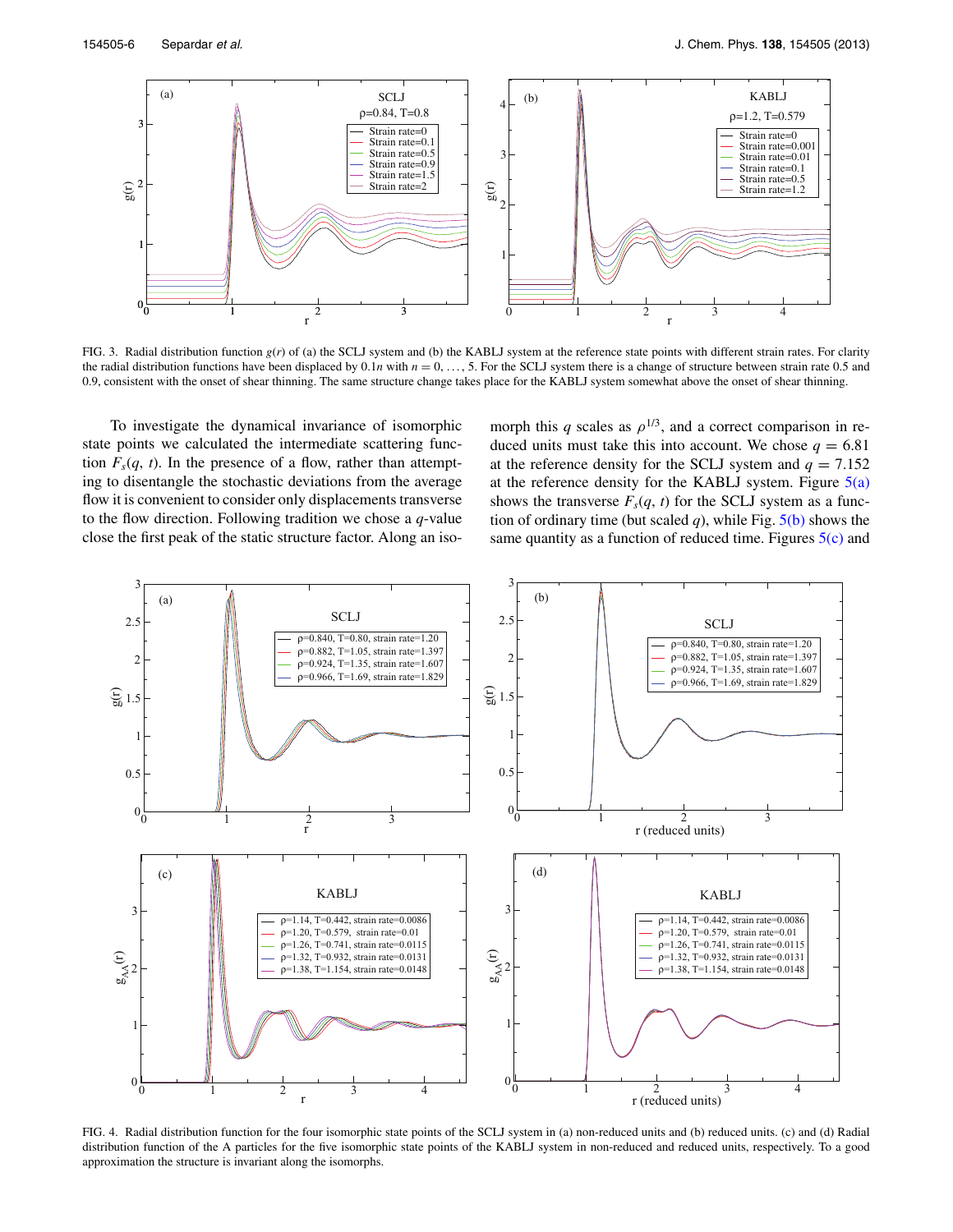<span id="page-6-0"></span>

FIG. 5. Intermediate scattering function (transverse displacements) for the four isomorphic state points of the SCLJ system at *<sup>q</sup>* <sup>=</sup> 6.81(*ρ*/0.84)1/3 as a function of (a) ordinary time and (b) reduced time. The next two figures show intermediate scattering function (A particles, transverse displacements) for the five isomorphic steady state points of the KABLJ system at  $q = 7.152(\rho/1.2)^{1/3}$  as a function of (c) ordinary time and (d) reduced time. The collapses in (b) and (d) demonstrate isomorph invariance of the dynamics in reduced units.

[5\(d\)](#page-6-0) show the corresponding results for the KABLJ system. A good collapse of curves is seen when reduced time units are used, showing that the dynamics are invariant along the isomorphs.

We now consider rheology. According to the isomorph theory transport quantities such as the reduced diffusion coefficient and the reduced viscosity are invariant along an isomorph. Rheology can be said largely to be concerned with strain-rate dependence, so now we include data from a range of strain rates. As explained in Sec. [III,](#page-3-1) since the projected isomorph is independent of the strain rate, the  $(\rho, T)$  values from the starting isomorph can be used. Simulations were run for a range of strain rates, thus generating data for a whole family of isomorphs parameterized by reduced strain rate. Figures  $6(a)$  and  $6(c)$  show the viscosity of the SCLJ and KABLJ systems as functions of strain rate for different  $(\rho, T)$  points along the common projected isomorph. The viscosity decreases upon increasing the strain rate, which is the already mentioned shear thinning effect. $4, 42-44$  $4, 42-44$  $4, 42-44$  In Figs. [6\(b\)](#page-7-1) and [6\(d\)](#page-7-1) the reduced viscosity  $\tilde{\eta} = \eta/(\rho^{2/3}T^{1/2})$ is plotted as a function of reduced strain rate. The collapse of the curves demonstrates isomorph invariance of the shearthinning behavior and confirms that the projected isomorphs coincide.

We also simulated thermodynamic quantities, focusing on potential energy and pressure. These quantities are not inherently isomorph invariant.<sup>[10](#page-10-28)</sup> However, based on the argument<sup>[8](#page-10-26)</sup> that strong correlations and the existence of isomorphs in non-IPL (inverse power law) potential systems is linked to a decomposition of the pair potential into an effective IPL part plus an almost linear part, one expects the quantity  $g(Q)$  of Eq.  $(17)$  to depend mainly on density and negligibly on temperature and strain rate: The sum of all pair energies from the linear part of the pair potential is roughly constant at a given state point, and depends mainly on vol-ume when different state points are considered.<sup>[8](#page-10-26)</sup> The dependence on volume explains why quantities such as energy, free energy, and pressure are not isomorph invariant. Under the assumption that  $g(Q)$  does not depend on strain rate, the isomorph theory predicts that the strain-rate dependent parts of potential energy and virial,  $U(\rho, T, \dot{\gamma}) - U(\rho, T, 0)$  and  $W(\rho, T, \dot{\gamma}) - W(\rho, T, 0)$ , are both isomorph invariant when given in reduced units (that is, invariant along the projected isomorph). Notice that the same must be true for the total energy and pressure since the subtraction eliminates the kinetic terms.

Figure  $7(a)$  shows the potential energy as a function of strain rate for the four SCLJ state points of the projected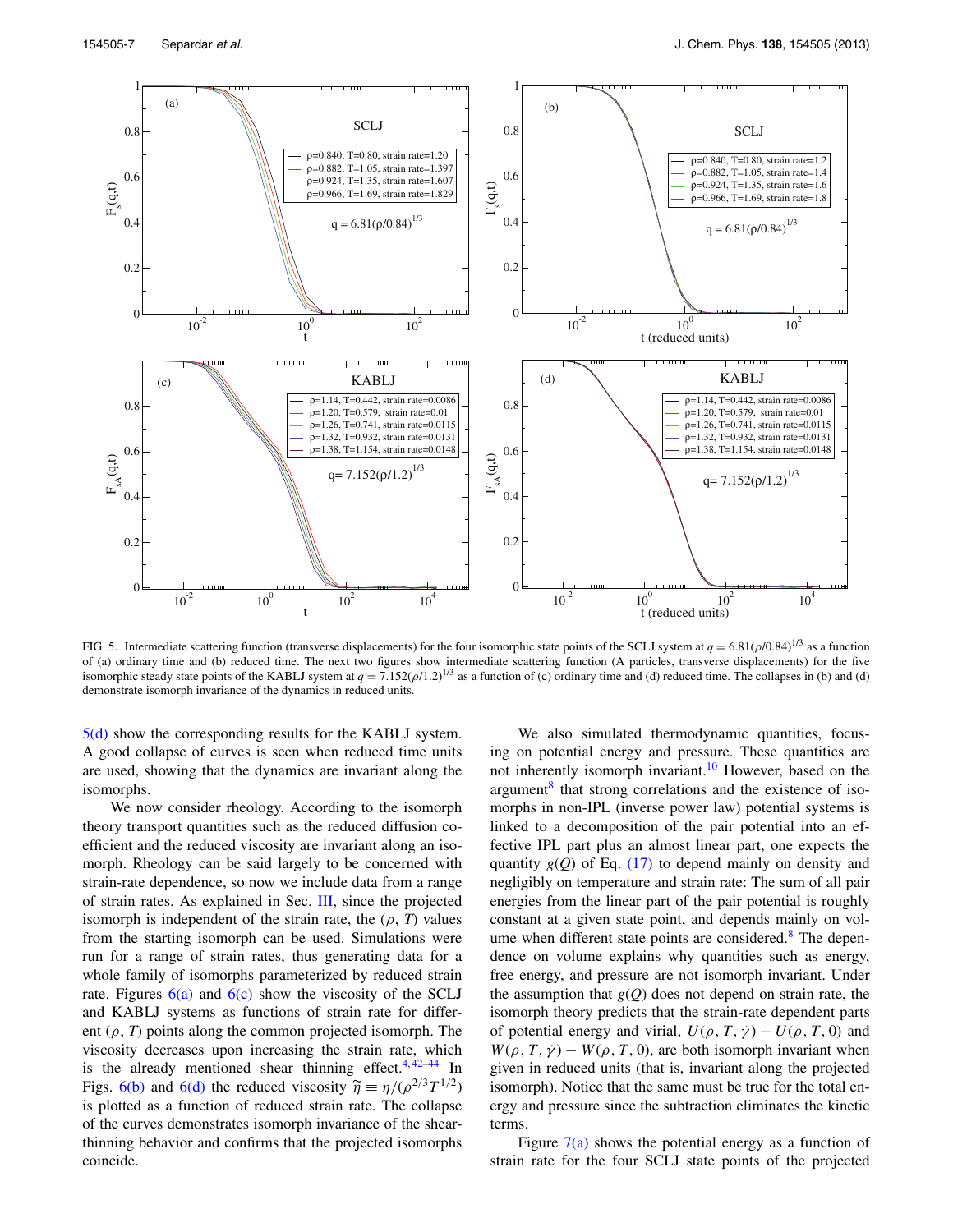<span id="page-7-1"></span>

FIG. 6. (a) Viscosity versus strain rate for the SCLJ system at the four points shown in Fig. [2;](#page-4-2) (b) reduced viscosity  $\tilde{\eta} = \eta/(\rho^{2/3}T^{1/2})$  versus reduced strain rate for the same state points. (c) Viscosity versus strain rate for the five state points of the KABLJ system shown in Fig. [2;](#page-4-2) (d) *<sup>η</sup>* versus reduced strain rate for the same state points.

isomorph (Fig. [2\)](#page-4-2). Figure  $7(b)$  plots as a function of reduced strain rate the strain-rate dependent part of the reduced potential energy,  $(U - U_0)/k_B T$ , where *U* is the (average) potential energy and  $U_0$  the (average) potential energy of the zero-strain-rate isomorphic state point. The potential energy in non-reduced and reduced units for the KABLJ system is plotted in Figs.  $7(c)$  and  $7(d)$ , respectively. For both systems a good data collapse is seen.

We did the same for pressure. Figures  $8(a)$  and  $8(c)$  show the pressure as a function of strain rate for the SCLJ and KABLJ systems, respectively. Figures  $8(b)$  and  $8(d)$  show the corresponding strain-rate dependent reduced pressure  $(p - p_0)/(\rho k_B T)$  as a function of reduced strain rate. The collapse is reasonable, but not as good as for the potential energy. We do not have an explanation of this.

Finally we present data for the normal stress difference  $(\sigma_{xx} - \sigma_{yy})/2$ , an important quantity in nonlinear rheology.<sup>[43](#page-10-39)</sup> In complex fluids, the normal stress difference can be a probe of microstructure, $45$  while in simulations evaluating the normal stress difference has been used to judge the validity of flow algorithms, for example by Hoover *et al.*[23](#page-10-16) These authors discuss the validity of the DOLLS and SLLOD algorithms by comparison to the "correct" boundary driven flow for simple shear. They find that neither SLLOD nor DOLLS reproduces the correct normal stress differences—while SLLOD tends to get the correct sign, their size can be too small by an order of magnitude. We do not wish to enter the discussion of which algorithm is "correct;" our focus is the isomorph invariance of the SLLOD algorithm.

By the same reasoning that argued for the approximate isomorph invariance of the strain-rate dependent parts of pressure and energy, we expect the configurational parts of the normal stress differences are isomorph invariant. Data confirming this for SCLJ are shown in Fig. [9.](#page-9-1) Note that Ref. [23](#page-10-16) noted kinetic contributions to normal stress differences, which in some situations dominate the potential ones. We did not consider the kinetic terms since the isomorph theory says nothing about them (also they are not recorded by our molecular dynamics software).

# <span id="page-7-0"></span>**V. DISCUSSION**

We have investigated the isomorph theory's predictions for the SCLJ and KABLJ systems undergoing steady shear flow. Both model systems are simple in the Roskilde sense of the term<sup>[33](#page-10-27)</sup> (i.e., strongly correlating) liquids and known to have good isomorphs at zero strain rate referring to the standard two-dimensional thermodynamic phase diagram. This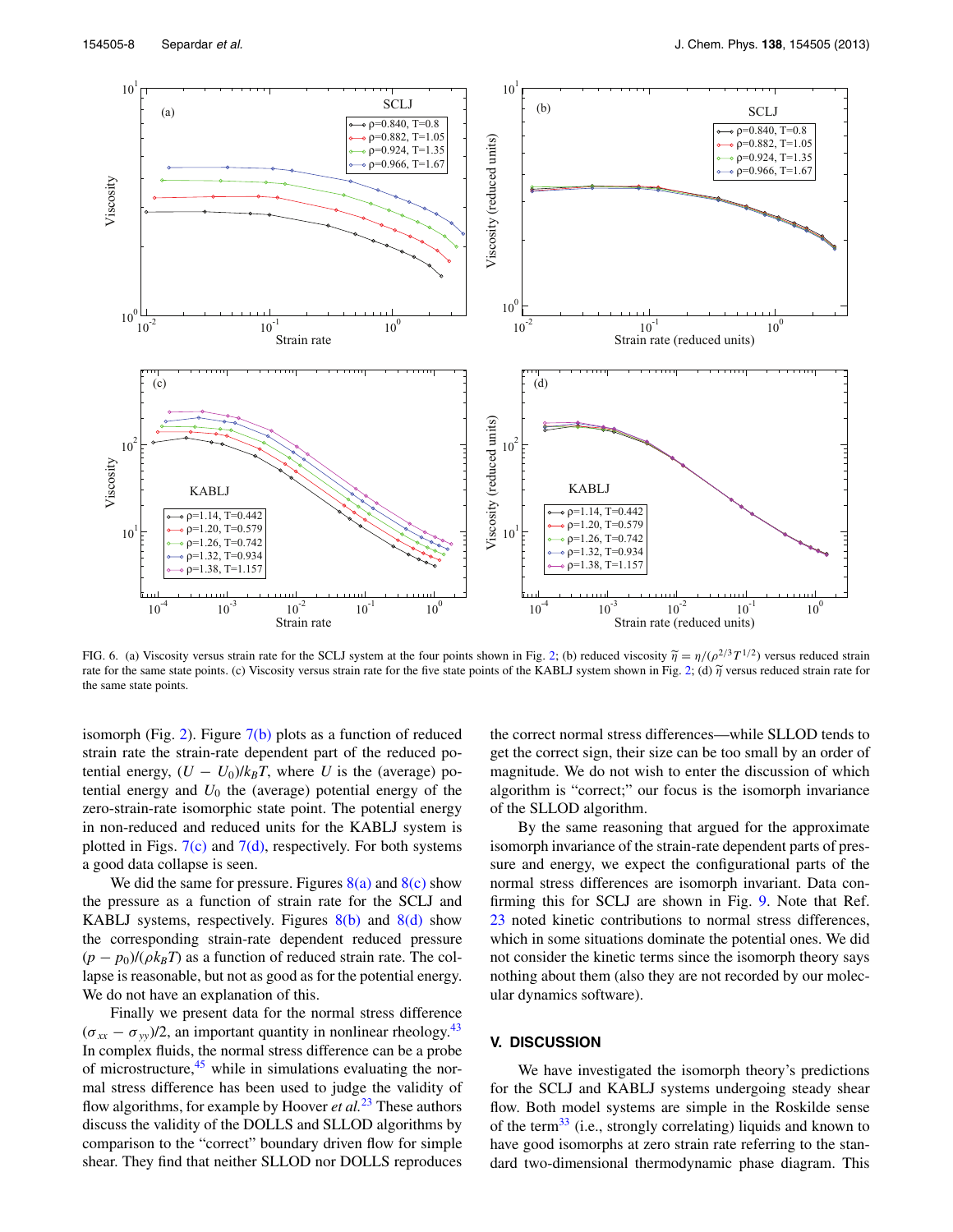<span id="page-8-0"></span>

FIG. 7. (a) Potential energy versus strain rate for the SCLJ system at the four  $(\rho, T)$  points shown in Fig. [2;](#page-4-2) (b) The strain-rate dependent reduced potential energy  $(U - U_0)/k_B T$  versus reduced strain rate  $t_0 \dot{y}$  where  $U_0$  is the potential energy at zero strain rate. (c) Potential energy versus strain rate for the KABLJ system for the five  $\rho$ , *T* points shown in Fig. [2;](#page-4-2) (d)  $(U - U_0)/k_BT$  versus reduced strain rate.

paper has demonstrated that the isomorph concept extends to steady-state non-equilibrium situations described by the SLLOD equations of motion, for which the phase diagram is three dimensional because the strain rate defines an extra dimension of the phase diagram.

We studied structure, dynamics, and rheology in steadystate Couette shear flows. As expected, the structures of both systems were unaffected by shear at low strain rates, but a change of structure was observed at the onset of nonlinear effects. The range of strain rates considered was large enough to capture genuine shear-thinning behavior. It is significant that our results include this nonlinear regime, since the isomorph invariance of transport coefficients in the linear regime follows from that of the equilibrium properties. We obtained simulation results for structure studied via the pair-correlation function, dynamics studied via the incoherent intermediate scattering function, and transport quantities studied via the steady-state viscosity and the normal stress difference. The results show that the proposed extension of the equilibrium isomorph theory describes well SLLOD steadystate non-equilibrium situations.

Although potential energy and pressure are not inherently isomorph invariant, the strain-dependent parts of the reduced potential energy and (to a lesser extent) pressure are invariant when considered as functions of reduced strain rate. Data published by Ge *et al.*[19](#page-10-13) are consistent with our results. They showed that for a dense LJ liquid under shear flow, the potential energy and the pressure can be fitted by a power-law dependence on strain rate,

$$
U = U_0 + a\dot{\gamma}^\alpha,\tag{31}
$$

$$
P = P_0 + b\gamma^{\alpha} \,, \tag{32}
$$

in which  $\alpha$  is a common exponent that depends on density and temperature. They found<sup>19</sup> that the linear expression  $\alpha$  $= A + BT - C\rho$  represents well their simulations with *A*  $= 3.67, B = 0.69, \text{ and } C = 3.35.$  To make a connection between these results and isomorph theory, recall that the collapse seen in Fig. [7](#page-8-0) and (to a lesser extent) in Fig. [8](#page-9-0) is a consequence of the isomorph theory and the additional assumption that the term  $g(Q)$  does not depend on strain rate (see the discussion of projected isomorphs around those figures). The master curves contain all the information about the strain-rate dependence of these quantities, and so any quantity characterizing such a master curve – for example a power-law exponent – is uniquely associated with the projected isomorph, the equilibrium isomorph. Equivalently, the exponent determined by varying strain-rate at different points in the (*ρ*, *T*) plane must be invariant along equilibrium isomorphs. Thus the theory implies that  $d\alpha = 0$  along an (equilibrium) isomorph and,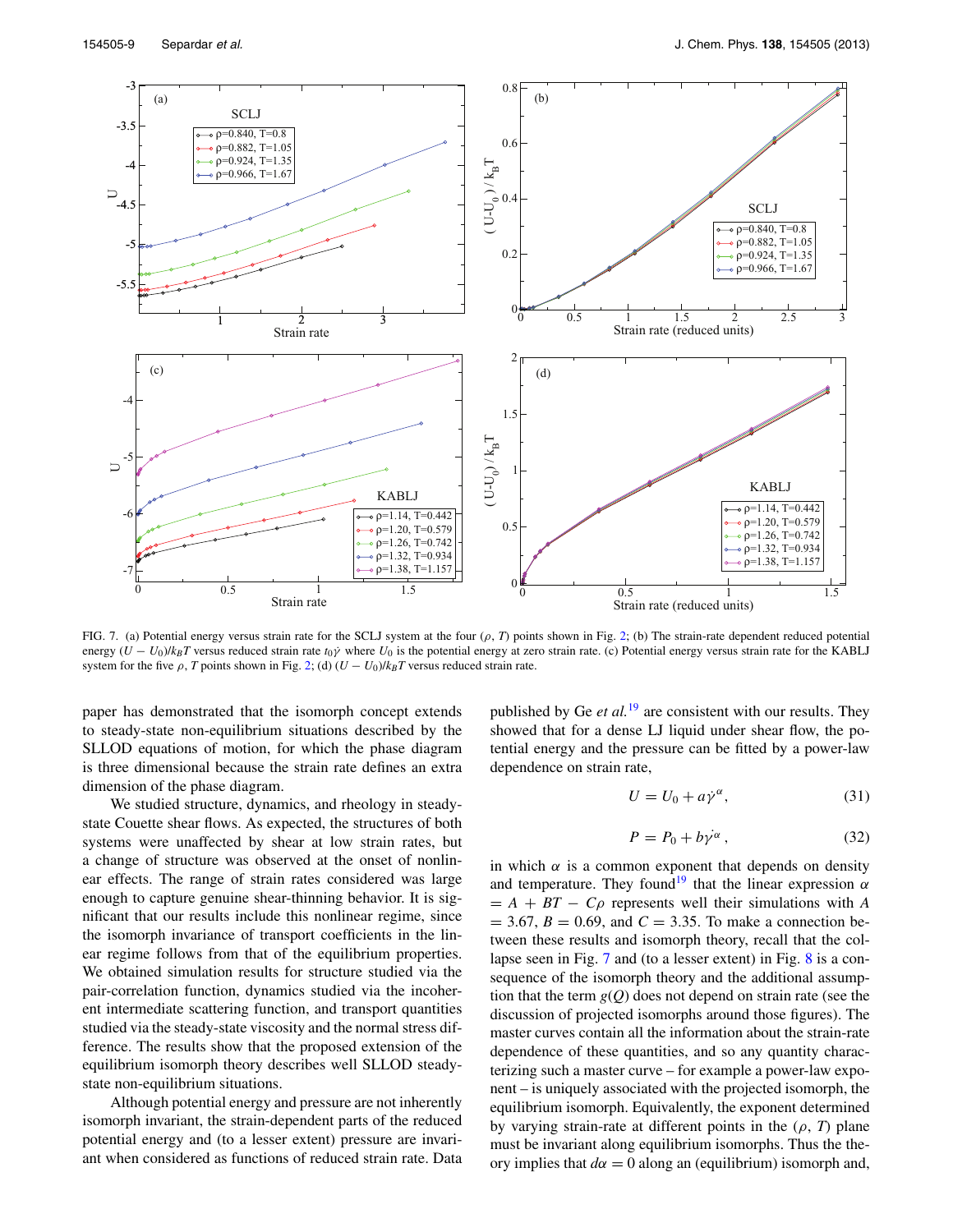<span id="page-9-0"></span>

FIG. 8. (a) Pressure versus strain rate for the SCLJ system at the four state points of Fig. [2;](#page-4-2) (b) the strain-rate dependent reduced pressure (*p* − *p*0)/(*ρkBT*) versus reduced strain rate for the same state points. (c) Pressure versus strain rate for the KABLJ system at the five state points shown in Fig. [2;](#page-4-2) (d)  $(p - p_0)/(\rho k_B T)$  versus reduced strain rate for the same state points.

in which  $\tilde{a} = a/(T t_0^{\alpha})$  and  $\tilde{b} = b/(T t_0^{\alpha})$ . The linear expression of Ge *et al.*<sup>[19](#page-10-13)</sup>  $\alpha = A + BT - C\rho$  implies that  $\alpha$  is constant along straight lines in the  $\rho$ , *T* plane. According to the isomorph theory, however, their data would be even better matched by the almost straight lines in the  $(\ln \rho, \ln T)$  plane defining the isomorphs. More simulations are needed to test this prediction, but based on the available data we can already note the following. The isomorph theory implies that

in particular, the strain-rate exponent must be the same for the potential energy and the pressure. This means that one can write

$$
\Delta \tilde{U} = \frac{U - U_0}{k_B T} = \tilde{a}(\tilde{\gamma})^{\alpha},\tag{33}
$$

<span id="page-9-1"></span>0.5  
\n(a)  
\n
$$
0.4
$$
  
\n $0.25$   
\n $0.25$   
\n $0.25$   
\n $0.25$   
\n $0.25$   
\n $0.25$   
\n $0.25$   
\n $0.25$   
\n $0.25$   
\n $0.25$   
\n $0.25$   
\n $0.25$   
\n $0.25$   
\n $0.25$   
\n $0.25$   
\n $0.25$   
\n $0.25$   
\n $0.25$   
\n $0.25$   
\n $0.25$   
\n $0.25$   
\n $0.25$   
\n $0.25$   
\n $0.25$   
\n $0.25$   
\n $0.25$   
\n $0.25$   
\n $0.25$   
\n $0.25$   
\n $0.25$   
\n $0.25$   
\n $0.25$   
\n $0.25$   
\n $0.25$   
\n $0.25$   
\n $0.25$   
\n $0.25$   
\n $0.25$   
\n $0.25$   
\n $0.25$   
\n $0.25$   
\n $0.25$   
\n $0.25$   
\n $0.25$   
\n $0.25$   
\n $0.25$   
\n $0.25$   
\n $0.25$   
\n $0.25$   
\n $0.25$   
\n $0.25$   
\n $0.25$   
\n $0.25$   
\n $0.25$   
\n $0.25$   
\n $0.25$   
\n $0.25$   
\n<

 $\Delta \tilde{P} = \frac{P - P_0}{k_B T} = \tilde{b}(\tilde{\gamma})$ *α,* (34)

FIG. 9. Configurational parts of normal stress difference  $(\sigma_{xx} - \sigma_{yy})/2$  for SCLJ in (a) normal units and (b) reduced units. While there is some statistical noise due to the inherent problems with subtracting similar quantities, there is a clear collapse in reduced units, indicating that the normal stress differences (configurational parts) are at least as isomorph invariant as the strain-rate dependent part of the pressure.